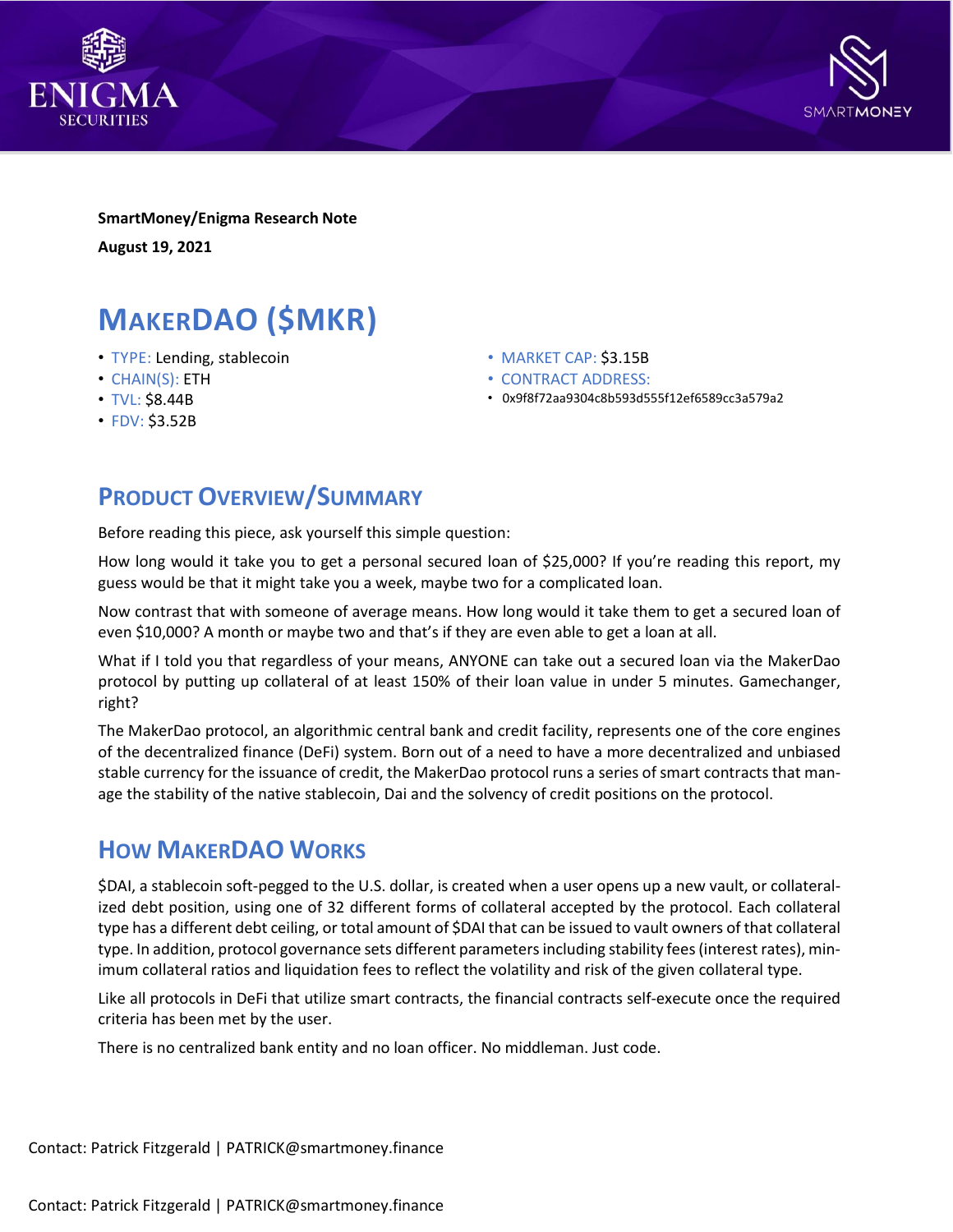

For example, the software may declare that if you deposit \$130 of \$ETH, you may take a loan of at most \$100. If you fulfill that condition, the software is comfortable issuing a maximum of 100 \$DAI tokens knowing that it can liquidate your collateral if necessary to pay off the loan if its value drops too much, much like a digital asset pawn shop.

In this case, if the value of your \$ETH were to touch \$129, you would face liquidation. The liquidation is triggered by an incentivized user called a "keeper" who scans the blockchain for loans to liquidate. Some amount of the liquidation fee is paid to the keeper for contributing to the health of the protocol and the rest of the fee is sold for \$MKR and burned, similar to a share buyback. After the liquidation fee has been paid, the user is returned the rest of their collateral. Typically, as a user's collateral fluctuates in value, they may increase their collateral deposit to prevent liquidation, or conversely may take out additional \$DAI as a loan if their collateral is increasing in value.

In the event of a global panic, as was the case in March of 2020 on "Black Thursday", the volatile crypto assets that collateralize these debt positions can drop so sharply that the auctions are not able to cover the outstanding debt.

Such a situation means that the user debt becomes protocol debt and any losses are covered by a System Surplus Fund, a fund that accrues a percentage of stability fees to a pool that can be used to pay off bad loans. As a backstop, if the surplus fund is insufficient, a Debt Auction will be convened to mint and sell \$MKR , the native governance token of the protocol, to cover the outstanding debt, diluting all \$MKR holders in the process. As a result, all \$MKR holders are incentivized to participate in governance to reduce their credit risk by choosing collateral types and their corresponding debt ceiling, stability fee rate and minimum collateral ratio.

In a situation where there is no collateral to be repossessed and the loan is paid back including interest, stability fees accrue to the surplus fund until they hit a buffer designated by governance. After that target cap is met, a Surplus Auction is initiated during which \$MKR is bought and burned by the protocol, returning value to token holders by reducing supply similar to a share buyback.

| Name                               | Chain                            | 1d Change | 7d Change | TVL $\downarrow$   | Mcap/TVL |
|------------------------------------|----------------------------------|-----------|-----------|--------------------|----------|
| AAVE (AAVE)                        | $\bullet$                        | $-0.39%$  | $-5.73%$  | \$12.64b           | 0.39158  |
| InstaDApp (INST)<br>$\mathbf{2}$   | $\bullet$                        | $+2.40%$  | $+19.11%$ | \$11.8b            | 0.01134  |
| Curve (CRV)<br>3                   | $\bigcirc$ 80                    | $+4.63%$  | $+5.28%$  | \$11.51b           | 0.06411  |
| $\overline{a}$                     | $\bullet$<br>Compound (COMP)     | $+0.34%$  | $-4.49%$  | \$10.53b           | 0.22631  |
| <b>WBTC (WBTC)</b><br>5            | $\bullet$                        | $+0.60%$  | $-1.71%$  | \$8.76b            | 0.99589  |
| MakerDAO (MKR)<br>6<br><b>IN4</b>  | $\bullet$                        | $-0.18%$  | $-5.55%$  | \$8.44b            | 0.37984  |
| <b>ALL</b><br>$7\overline{ }$      | $\circledast$<br>PancakeSwap (CA | $+0.98%$  | $+0.03%$  | \$5.5 <sub>b</sub> | 0.82211  |
| c<br>8                             | $\bullet$<br>Convex Finance      | $+0.28%$  | $+5.18%$  | \$5.39b            | 0.02006  |
| Uniswap (UNI)<br>9<br><b>C</b>     | $\bullet$                        | $+1.27%$  | $-4.37%$  | \$4.77b            | 2.81365  |
| Lido (LDO)<br>10 <sup>°</sup><br>œ | 90                               | $+9.18%$  | $+27.69%$ | \$4.71b            | 0.03115  |

The success of this model is reflected in the total value locked (TVL), by which metric MakerDAO remains one of the biggest protocols in DeFi.

Chart via DeFiLlama.com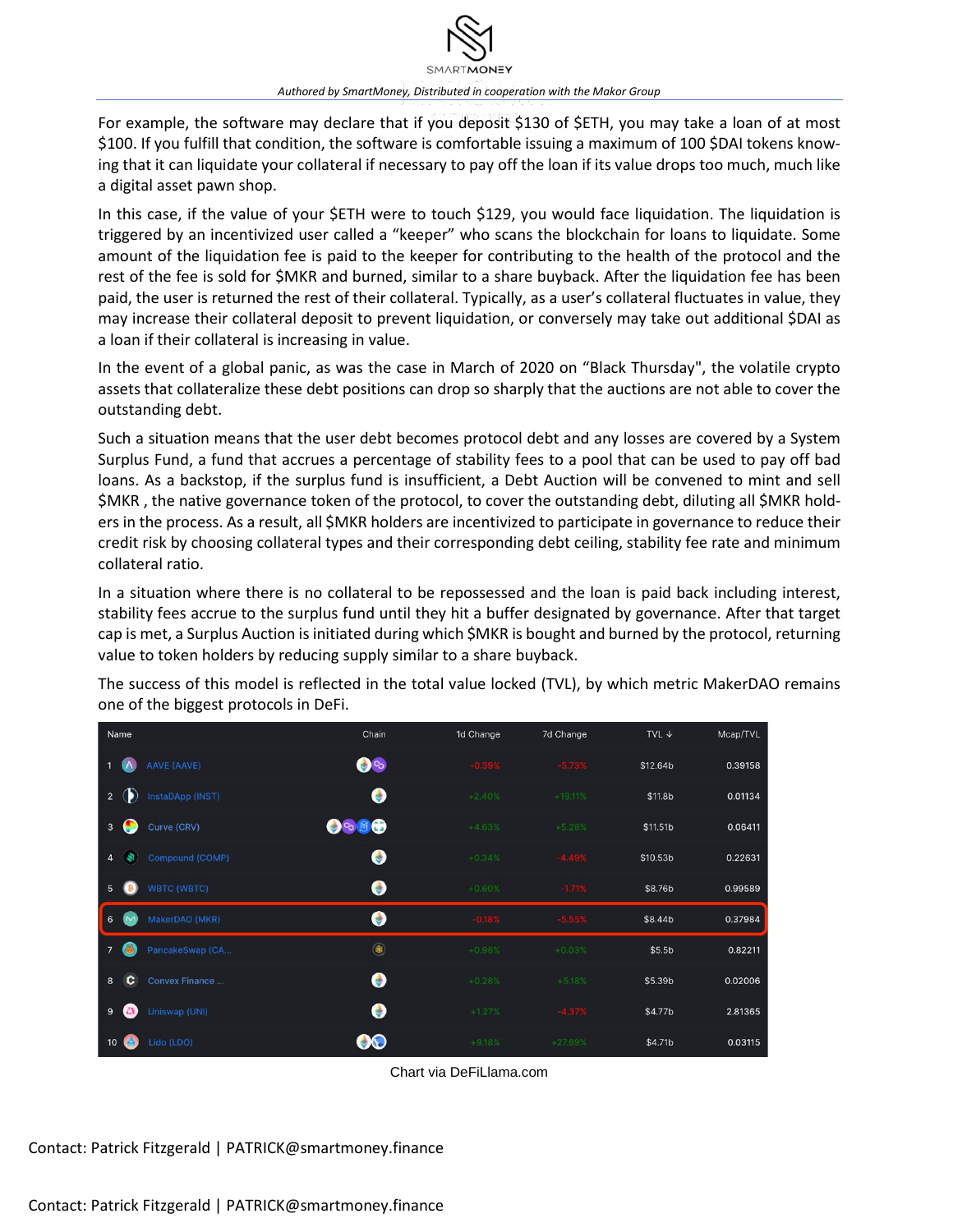# **TOKENOMICS**

### *Monetary Policy*

The \$MKR token is the native governance token of the MakerDao protocol. Its value capture is determined by a combination of its utility in influencing governance in addition to its claim on dividends. All \$MKR token holders are entitled to voting power proportional to their token holdings allowing them to influence any protocol upgrades, choose new collateral types and fine tune risk parameters such as interest rates and collateralization ratios for each collateral type to minimize their risk of dilution related to bad debt. The token holders are essentially governors of the protocol as well as insurers should any black swan event occur. The token holders have certain financial rights as well, given that holders accrue value when the protocol converts excess liquidation fees and stability fees to \$MKR and burns the \$MKR, representing an indirect dividend of sorts.

The protocol started with a total token supply of 1,000,000 \$MKR. While liquidation events on "Black Thursday" led to about a 2% inflation in supply as debt auctions were required to cover bad debt, the protocol has been mostly deflationary since.

The main function of the protocol is to ensure the stability and function of the \$DAI stablecoin and governance has essentially two main levers to pull.

The supply of \$DAI can be adjusted by changing the stability fees (interest rate) on vault deposits. When stability rates are lowered, users are incentivized to take on more debt at low interest rates, thus expanding the supply of \$DAI. As rates rise, users look to pay off their loans, contracting the supply of \$DAI in existence.



Chart via DaiStats.com

Demand can also be encouraged by tweaking the \$DAI Savings Rate. The \$DAI Savings Rate is like interest on a bank deposit. Increasing the rate essentially increases demand to hold \$DAI while decreasing it reduces demand.

As the majority of revenues come from MakerDao's core lending business, success comes from carefully managing the spread between stability fees the protocol accrues and the \$DAI Savings rate that it pays out to depositors.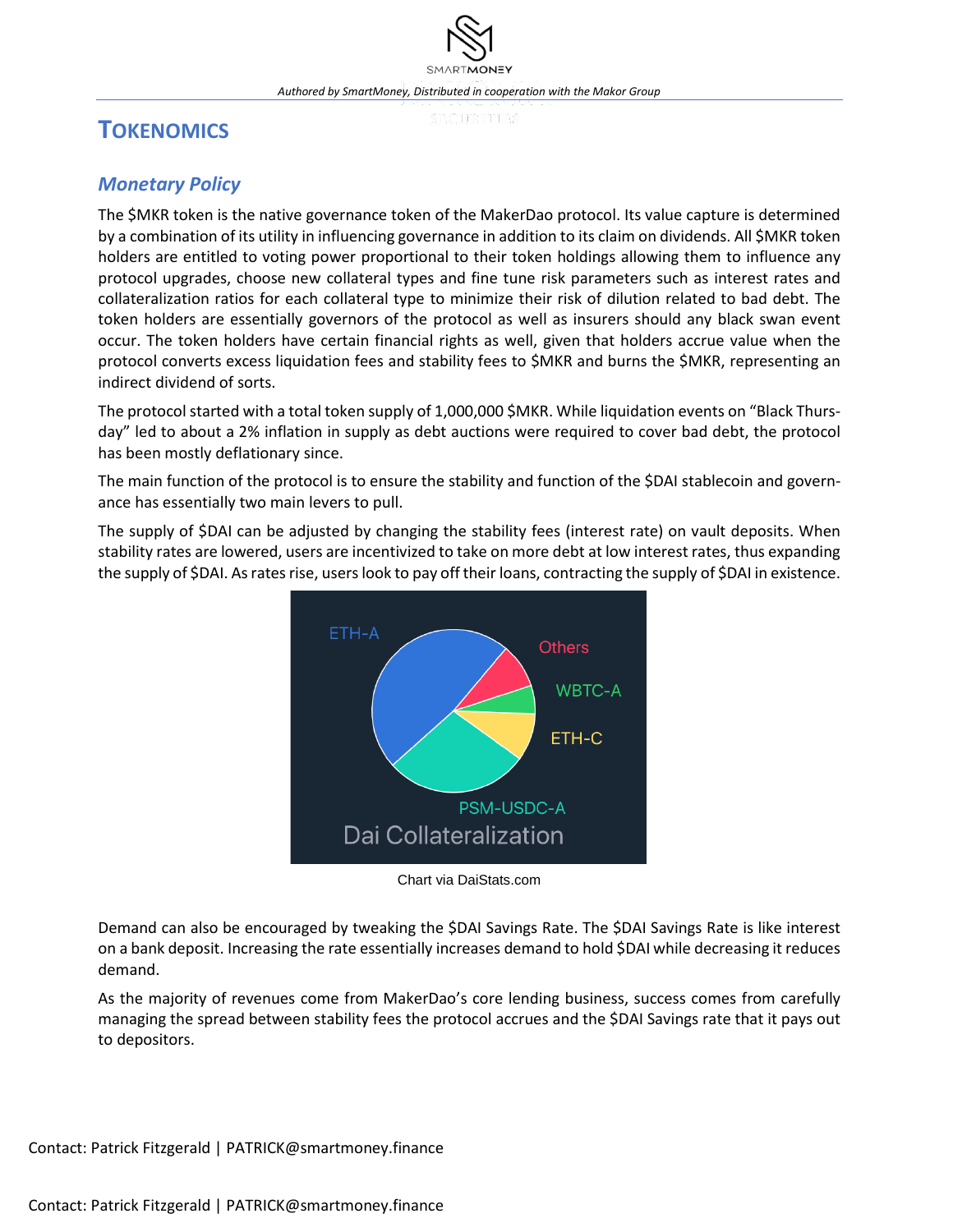### *Why it's interesting*

#### "The mission of the MakerDAO products and the Maker foundation is to create an unbiased currency for *the world, which of course means for everyone all across the world***." - Rune Christensen**

MakerDao is so compelling because it has made a truly credible attempt to compete with central banks by going after the multi-trillion dollar market for a stable dcentralized crypto currency that is exempt from arbitrary devaluation.

In addition to competing with central banksto create a global unbiased currency, MakerDao also has created a completely permissionless and transparent credit facility that allows any individual to take out an overcollateralized loan against their crypto holdings.

In order to build an alternative system that avoids past mistakes of financial crises and retains financial inclusion as a core value, it is essential that financial software like MakerDao remains permissionless as well as transparent and auditable on the blockchain.



#### Chart via DaiStats.com

# **COMPETITIVE LANDSCAPE**

Drawing the correct competitive boundaries in DeFi is often difficult given that the potential competitive landscape could include many adjacent industries that are fighting for user liquidity. Specific to the lending protocol space, MakerDao is indirectly competing with AMMs that users lend liquidity to, major lending protocols like Aave and Compound in addition to a wide range of competitors in the fixed income space including but not limited to Saffron Finance and Barnbridge who deliver fixed income through tranches and Pendle, Element, ApWine, and Alchemix who all enable users to access or trade future yield in various ways.

Within the stablecoin space, MakerDao competes in a large market currently dominated by fiat-collateralized stablecoins like \$USDC and \$USDT, which have an outstanding supply of \$27.45B and \$64.05B in contrast to the circulating supply of \$5.7B \$DAI.

Furthermore, MakerDao has seen more targeted competition from the likes of Liquity and Abacadabra. Liquidity is a decentralized borrowing protocol that allows you to take out interest free loans against \$ETH in the form of USD pegged stablecoin, \$LUSD. Abacadabra, on the other hand, allows you to stake interest bearing tokens such as a Yearn Finance and borrow the \$MIM (Magic Internet Money) stablecoin against that collateral.

### **RECOMMENDATIONS**

MakerDAO has some of the strongest fundamentals in all of DeFi. Prior to the industry-wide correction that started in May, the protocol was on track for \$170M in annualized earnings. As the chart below shows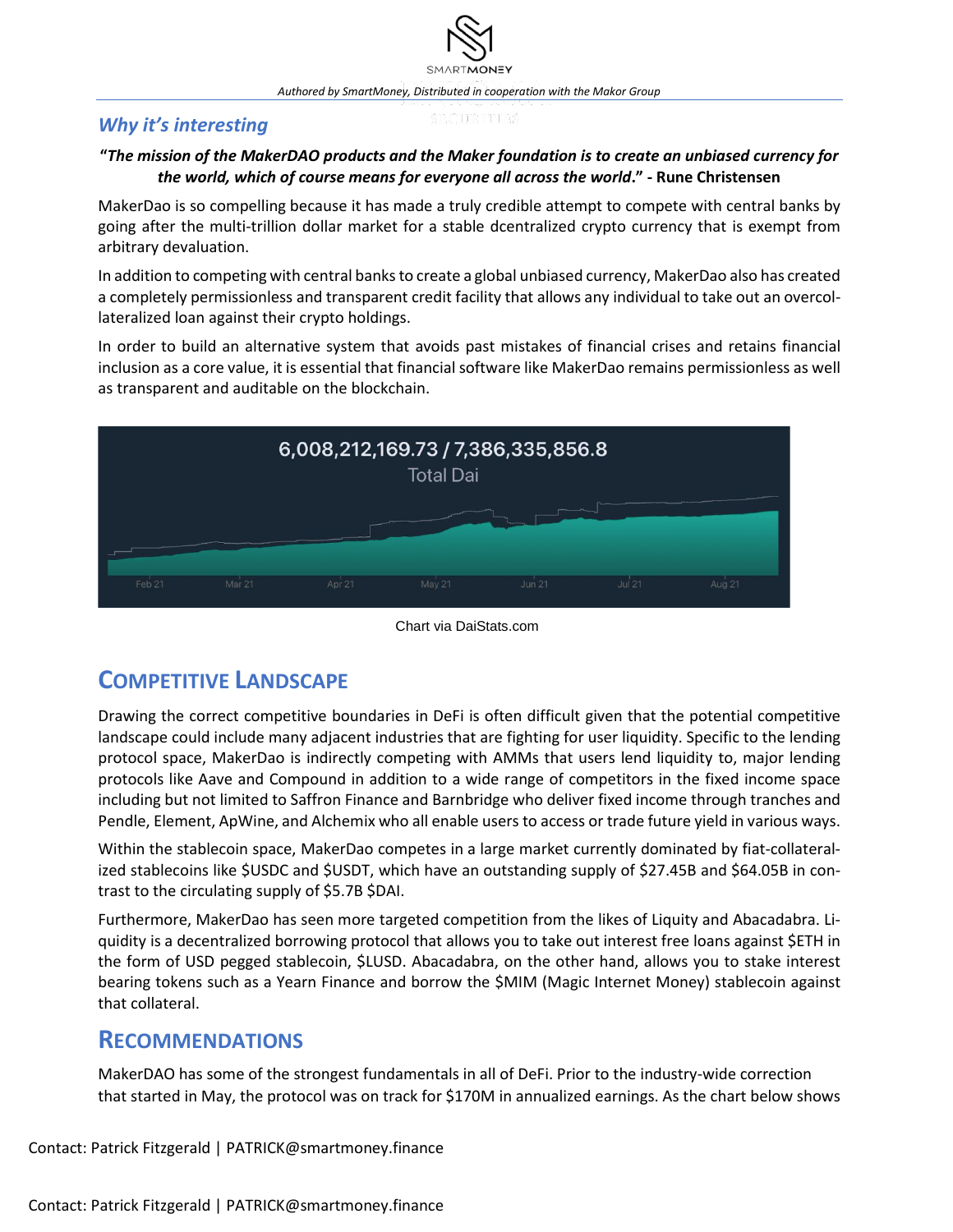clearly, the correction caused a 10X increase in revenue from liquidation fees, but the massive value of liquidated collateral led to a corresponding 70% decline in revenue from fees. Despite the drop, \$MKR is still on track for over \$50M in annualized earnings.



#### Chart via MakerBurn.com

While the drop resulted in a corresponding increase in P/E ratio, even now trading at 91X, \$MKR remains a buy. With over \$8.4B TVL and smart contracts that are very battle-tested with reliable demand and feebased revenue, \$MKR has room for growth going forward.

#### **DISCLAIMER**

This document has been prepared by Smart Money Financial Services, Inc. in cooperation with members of the Makor Group ("Makor" or the "Makor Group") including Makor Securities London Limited, Oscar Gruss & Son, Inc. and Enigma Securities Limited. This document is intended for institutional investors and is not subject to all the independence and disclosure standards applicable to research reports prepared for retail investors. This information represents neither an offer to buy or sell any security or cryptocurrency nor, because it does not take into account the differing needs of individual clients, investment advice. Trading cryptocurrency and related instruments carries a high level of risk and may not be suitable for all investors. Those seeking investment advice specific to their financial profiles and goals should contact their Makor Group representative. Makor believes this information to be reliable, but no representation is made as to accuracy or completeness. This information does not analyze every material fact concerning a company, industry, security, or cryptocurrency. Makor assumes that this information will be read in conjunction with other publicly available data. Matters discussed here are subject to change without notice. There can be no assurance that reliance on the information contained here will produce profitable results.

A security or other instrument denominated in a foreign currency is subject to fluctuations in currency exchange rates, which may have an adverse effect on the value of the security or instrument upon the conversion into local currency of dividends, interest, or sales proceeds. Makor trades, and will continue to trade, the securities covered in this document on a discretionary basis on behalf of certain clients. Such trading interests may be contrary to or entered into in advance of this document.